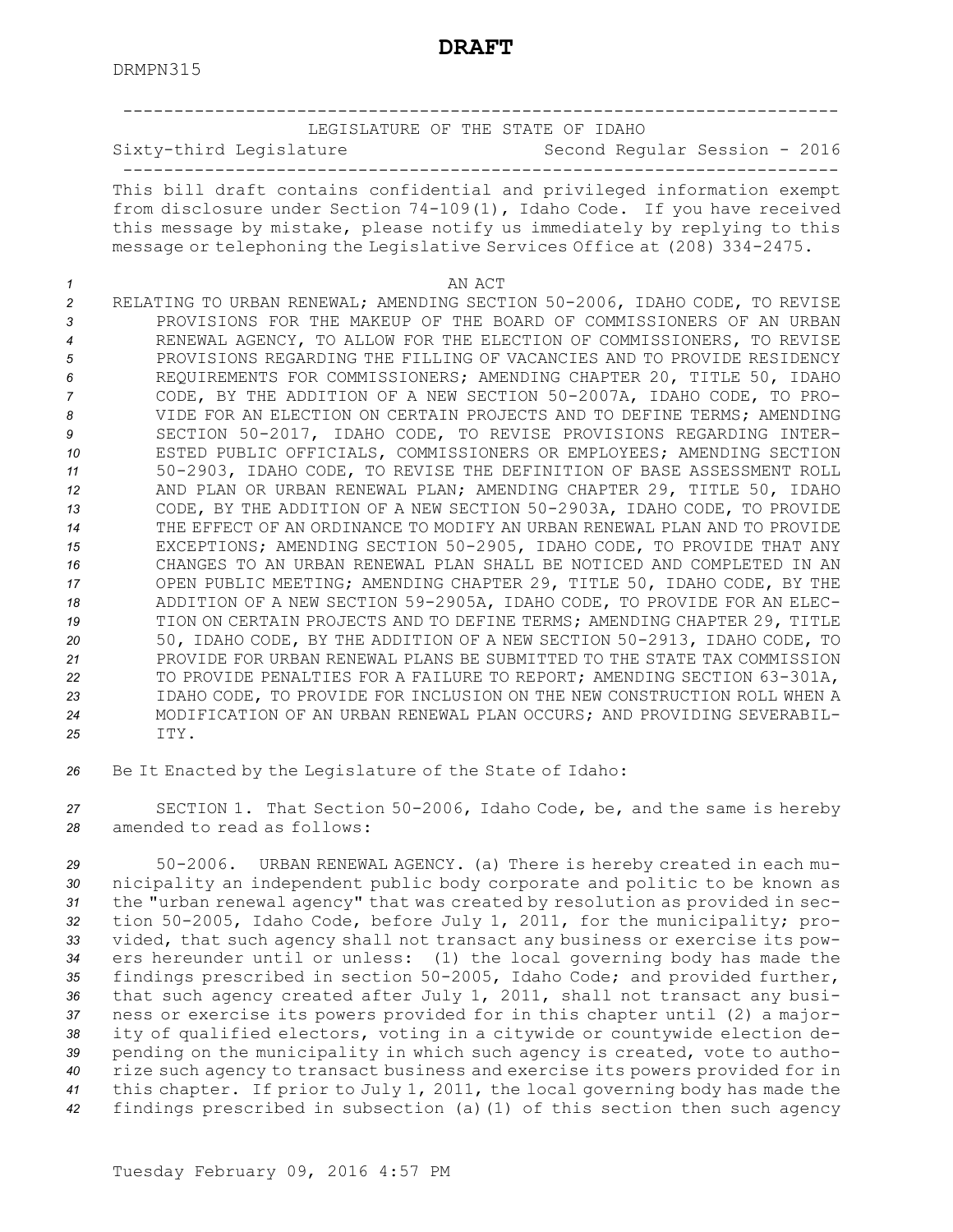*<sup>1</sup>* shall transact business and shall exercise its powers hereunder and is not *<sup>2</sup>* subject to the requirements of subsection (a)(2) of this section.

 (b) Upon satisfaction of the requirements under subsection (a) of this section, the urban renewal agency is authorized to transact the business and exercise the powers hereunder by <sup>a</sup> board of commissioners to be established as follows:

- *<sup>7</sup>* (1) Unless provided otherwise in this section, Tthe mayor, by and with *<sup>8</sup>* the advice and consent of the local governing body, shall appoint <sup>a</sup> *<sup>9</sup>* board of commissioners of the urban renewal agency which shall consist *10* of not less than three (3) commissioners nor more than nine (9) commis-*<sup>11</sup>* sioners. In the order of appointment, the mayor shall designate the *<sup>12</sup>* number of commissioners to be appointed, and the term of each, provided *<sup>13</sup>* that the original term of office of no more than two (2) commissioners *<sup>14</sup>* shall expire in the same year. The commissioners shall serve for terms *<sup>15</sup>* not to exceed five (5) years, from the date of appointment, except that *<sup>16</sup>* all vacancies shall be filled for the unexpired term.
- *<sup>17</sup>* (2) For inefficiency or neglect of duty or misconduct in office, <sup>a</sup> com-*<sup>18</sup>* missioner may be removed by <sup>a</sup> majority vote of the board or by the local *<sup>19</sup>* governing body only after <sup>a</sup> hearing and after he shall have been given <sup>a</sup> *<sup>20</sup>* copy of the charges at least ten (10) days prior to such hearing and have *<sup>21</sup>* had an opportunity to be heard in person or by counsel. Any commission *<sup>22</sup>* position which becomes vacant at <sup>a</sup> time other than the expiration of <sup>a</sup> 23 term shall be filled by a majority vote of the board by the mayor or chair *<sup>24</sup>* of the board of county commissioners if that is the local governing body *<sup>25</sup>* by and with the advice and consent of the local governing body and shall *<sup>26</sup>* be filled for the unexpired term. The board may elect any person to fill *<sup>27</sup>* such vacant position where such person meets the requirements of <sup>a</sup> com-*<sup>28</sup>* missioner provided for in this chapter.

 (3) By enactment of an ordinance, the local governing body may appoint 30 and designate itself members of the local governing body to be members of the board of commissioners provided that such representation shall be less than <sup>a</sup> majority of the board of commissioners of the urban re- newal agency shall consist of the members of the local governing body on and after July 1, 2017, of the urban renewal agency, in which case all the rights, powers, duties, privileges and immunities vested by the ur- ban renewal law of 1965, and as amended, in an appointed board of com- missioners, shall be vested in the local governing body, who shall, in all respects when acting as an urban renewal agency, be acting as an arm of state government, entirely separate and distinct from the municipal- ity, to achieve, perform and accomplish the public purposes prescribed and provided by said urban renewal law of 1965, and as amended.

*<sup>42</sup>* (4) By enactment of an ordinance, the local governing body may termi-*<sup>43</sup>* nate the appointed board of commissioners and thereby appoint and des-*<sup>44</sup>* ignate itself as the board of commissioners of the urban renewal agency.

 (5) By enactment of an ordinance, the local governing body may provide that the board of commissioners of the urban renewal agency shall be elected at an election held for such purpose on one (1) of the November dates provided in section 34-106, Idaho Code, and the ordinance may provide term limits for the commissioners. In this case all the rights, powers, duties, privileges and immunities vested by the urban renewal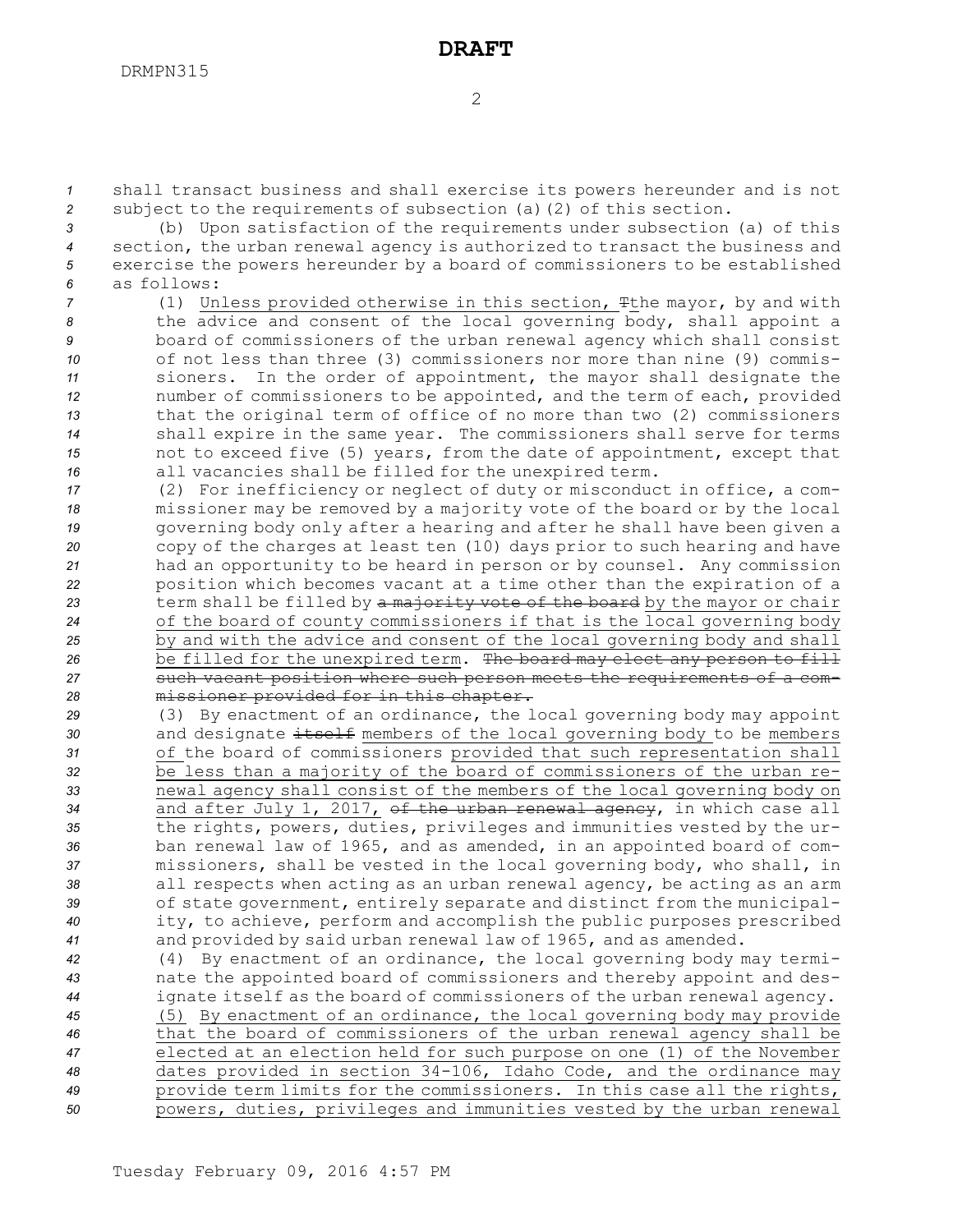3

 law of 1965, and as amended, in an appointed board of commissioners, shall be vested in the elected board of commissioners of the urban re- newal agency, who shall, in all respects when acting as an urban renewal agency, be acting as an arm of state government, entirely separate and distinct from the municipality, to achieve, perform and accomplish the public purposes prescribed and provided by said urban renewal law of 1965, and as amended. The provisions of section 50-420, Idaho Code, shall apply to elected commissioners if the sponsoring entity is <sup>a</sup> city or the provisions of county election law if the sponsoring entity is <sup>a</sup> county and the county election law shall apply to the person running for commissioner as if they were running for county commissioner. In the event of <sup>a</sup> vacancy in an elected commissioner, the replacement shall be appointed by the mayor or chair of the board of county commissioners if that is the local governing body by and with the advice and consent of the local governing body and shall be filled for the unexpired term. (6) In all instances <sup>a</sup> member of the board of commissioners of the urban

*<sup>17</sup>* renewal agency must be <sup>a</sup> resident of the county where the urban renewal *<sup>18</sup>* agency is located or is doing business.

 (c) <sup>A</sup> commissioner shall receive no compensation for his services but shall be entitled to the necessary expenses, including traveling expenses, incurred in the discharge of his duties. Each commissioner shall hold office until his successor has been appointed and has qualified. <sup>A</sup> certificate of the appointment or reappointment of any commissioner shall be filed with the clerk of the municipality and such certificate shall be conclusive evidence of the due and proper appointment of such commissioner.

 The powers of an urban renewal agency shall be exercised by the commis- sioners thereof. <sup>A</sup> majority of the commissioners shall constitute <sup>a</sup> quo- rum for the purpose of conducting business and exercising the powers of the agency and for all other purposes. Action may be taken by the agency upon <sup>a</sup> vote of <sup>a</sup> majority of the commissioners present, unless in any case the by-laws shall require <sup>a</sup> larger number.

 The commissioners shall elect the chairman, cochairman or vice chair- man for <sup>a</sup> term of one (1) year from among their members. An agency may employ an executive director, technical experts and such other agents and employ- ees, permanent and temporary, as it may require, and determine their qual- ifications, duties and compensation. For such legal service as it may re- quire, an agency may employ or retain its own counsel and legal staff. An agency authorized to transact business and exercise powers under this chap- ter shall file, with the local governing body, on or before March 31 of each year <sup>a</sup> report of its activities for the preceding calendar year, which report shall include <sup>a</sup> complete financial statement setting forth its assets, lia- bilities, income and operating expense as of the end of such calendar year. The agency shall be required to hold <sup>a</sup> public meeting to report these find- ings and take comments from the public. At the time of filing the report, the agency shall publish in <sup>a</sup> newspaper of general circulation in the community <sup>a</sup> notice to the effect that such report has been filed with the municipality and that the report is available for inspection during business hours in the office of the city clerk or county recorder and in the office of the agency.

*<sup>49</sup>* (d) An urban renewal agency shall have the same fiscal year as <sup>a</sup> munici-*<sup>50</sup>* pality and shall be subject to the same audit requirements as <sup>a</sup> municipality.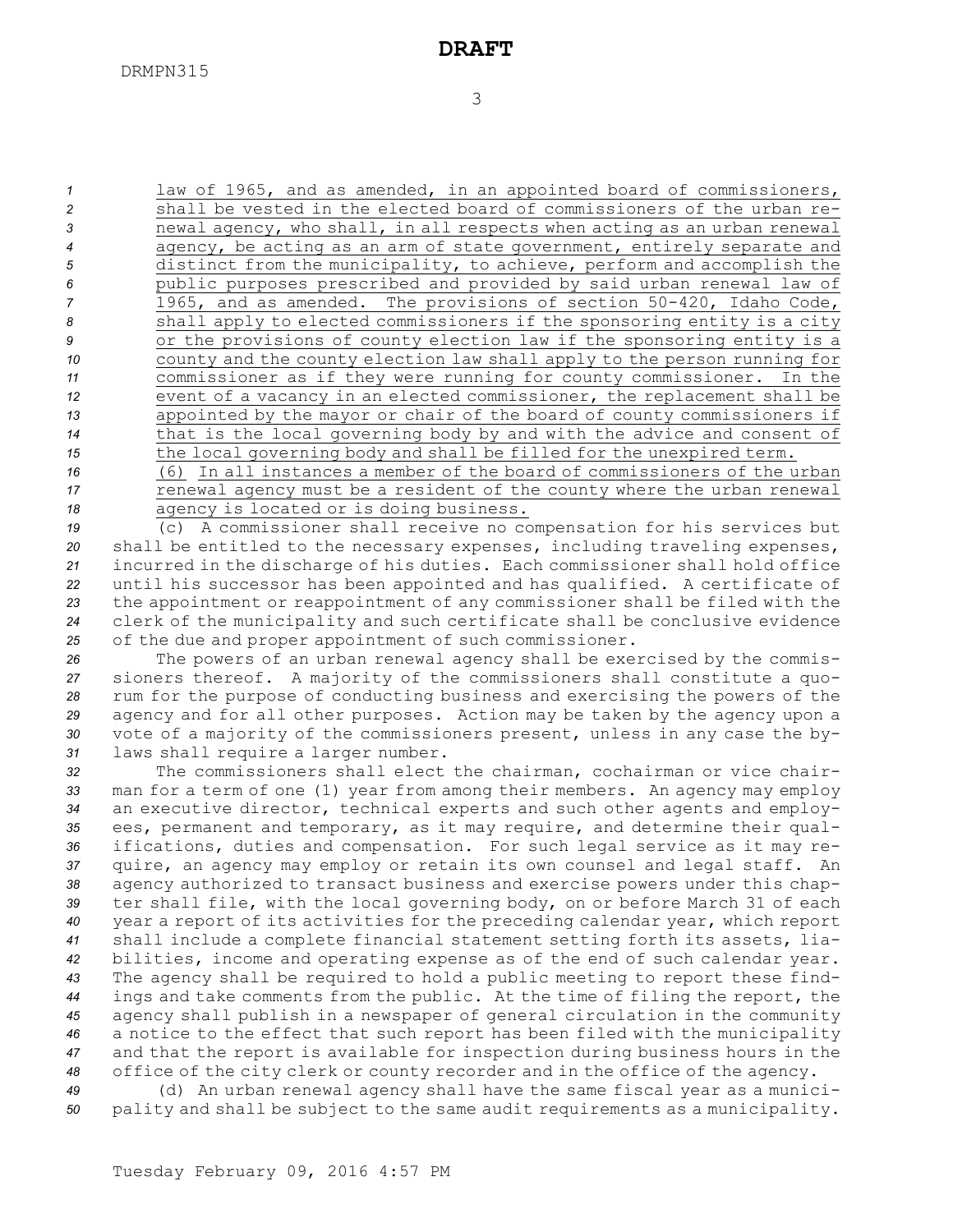An urban renewal agency shall be required to prepare and file with its lo- cal governing body an annual financial report and shall prepare, approve and adopt an annual budget for filing with the local governing body, for informa- tional purposes. <sup>A</sup> budget means an annual estimate of revenues and expenses for the following fiscal year of the agency.

 (e) An urban renewal agency shall comply with the public records law pursuant to chapter 1, title 74, Idaho Code, open meetings law pursuant to chapter 2, title 74, Idaho Code, the ethics in government law pursuant to chapter 4, title 74, Idaho Code, and the competitive bidding provisions of chapter 28, title 67, Idaho Code.

*<sup>11</sup>* SECTION 2. That Chapter 20, Title 50, Idaho Code, be, and the same is *<sup>12</sup>* hereby amended by the addition thereto of <sup>a</sup> NEW SECTION, to be known and des-*<sup>13</sup>* ignated as Section 50-2007A, Idaho Code, and to read as follows:

 50-2007A. ELECTION NECESSARY FOR EXPENDITURES ON CERTAIN PROJECTS. (1) Notwithstanding any other provision of this chapter, on and after July 1, 2016, it shall be unlawful for an urban renewal agency to expend revenue collected under this chapter on project costs when the amount of revenue collected under this chapter contributes to fifty-one percent (51%) or more of the total project cost and the project is for construction of <sup>a</sup> municipal building that will not be subject to property taxation or unless such construction project is first approved in an election by fifty-five percent (55%) of the electors residing within the borders of the qualified municipality. Provided however, there is no limitation on the amount of revenue allocation funds where the municipal building can be specifically determined to be necessary to the redevelopment or economic development purposes of the revenue allocation area identified in an urban renewal agency's plan which has been subject to at least one (1) public hearing and <sup>a</sup> vote of the local governing body. An election pursuant to this section shall be in accordance with the provisions of chapter 1, title 34, Idaho Code.

*<sup>30</sup>* (2) For purposes of this section, the following terms shall have the *<sup>31</sup>* following meanings:

*<sup>32</sup>* (a) "Project costs" shall have the same meaning as provided for in sec-*<sup>33</sup>* tion 50-2008, Idaho Code;

 (b) "Municipal building" means only an administrative building, city hall, library, courthouse or other judicial buildings, jail, detention center and school facilities provided that public parking structures or to publicly owned infrastructure which shall constitute streets, sewer or water connections, sidewalks, gutters, utilities or fiber optic ca-ble shall not be <sup>a</sup> municipal building.

 (b) "Public entity" means the state of Idaho, or any county, city, school district, sewer district, fire district or any other taxing sub- division or district of any public or quasi-public corporation of the state, or any agency thereof, or any other public board, body, commis-sion, department or agency.

*<sup>45</sup>* SECTION 3. That Section 50-2017, Idaho Code, be, and the same is hereby *46* amended to read as follows: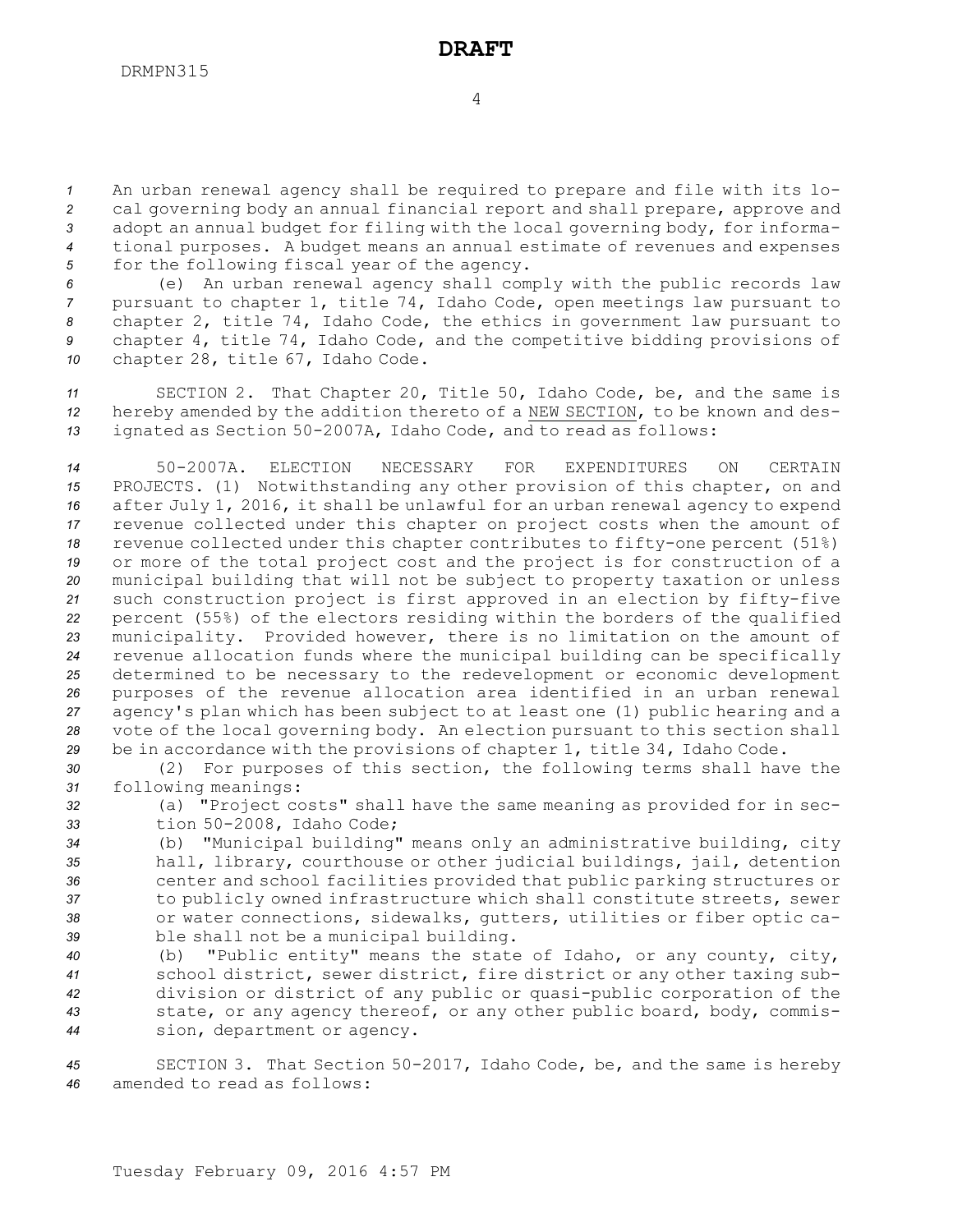50-2017. INTERESTED PUBLIC OFFICIALS, COMMISSIONERS OR EMPLOYEES. No public official, or employee of <sup>a</sup> municipality (or board or commission 3 thereof), and no commissioner or employee of an urban renewal agency shall use their position with the urban renewal agency for their personal fi-5 nancial gain or that of a family member. **voluntarily acquire any personal**  interest, direct or indirect, in any urban renewal project, or in any prop- erty included or planned to be included in any urban renewal project in such municipality or in any contract or proposed contract in connection with such urban renewal project. Any official, commissioner or employee of an urban renewal agency that owns or acquires an interest in real property or <sup>a</sup> busi- ness located in the urban renewal district shall promptly notify the urban renewal board in writing of their ownership of or interest in said property 13 or business. Where such acquisition is not voluntary, the interest acquired shall be immediately disclosed in writing to the agency and such disclosure shall be entered upon the minutes of the agency. If any such official, com- missioner or employee presently owns or controls, or owned or controlled within the preceding two (2) years, any interest, direct or indirect, in any property which he knows is included or planned to be included in an urban renewal project, he shall immediately disclose this fact in writing to the agency, and sSuch disclosure shall be entered upon the minutes of the agency, and any such official, commissioner or employee shall not participate in any action by the municipality (or board or commission thereof), or urban renewal agency affecting such property or business. Any violation of the provisions of this section shall constitute misconduct in office.

*<sup>25</sup>* SECTION 4. That Section 50-2903, Idaho Code, be, and the same is hereby *26* amended to read as follows:

*<sup>27</sup>* 50-2903. DEFINITIONS. The following terms used in this chapter shall *<sup>28</sup>* have the following meanings, unless the context otherwise requires:

*29* (1) "Act" or "this act" means this revenue allocation act.

*<sup>30</sup>* (2) "Agency" or "urban renewal agency" means <sup>a</sup> public body created pur-*<sup>31</sup>* suant to section 50-2006, Idaho Code.

 (3) "Authorized municipality" or "municipality" means any county or incorporated city which has established an urban renewal agency, or by or- dinance has identified and created <sup>a</sup> competitively disadvantaged border community.

 (4) "Except as provided in section 50-2903A, Idaho Code, Bbase assess- ment roll" means the equalized assessment rolls, for all classes of taxable property, on January 1 of the year in which the local governing body of an au- thorized municipality passes an ordinance adopting or modifying an urban re- newal plan containing <sup>a</sup> revenue allocation financing provision, except that the base assessment roll shall be adjusted as follows: the equalized as- sessment valuation of the taxable property in <sup>a</sup> revenue allocation area as shown upon the base assessment roll shall be reduced by the amount by which the equalized assessed valuation as shown on the base assessment roll ex- ceeds the current equalized assessed valuation of any taxable property lo- cated in the revenue allocation area, and by the equalized assessed valu- ation of taxable property in such revenue allocation area that becomes ex-empt from taxation subsequent to the date of the base assessment roll. The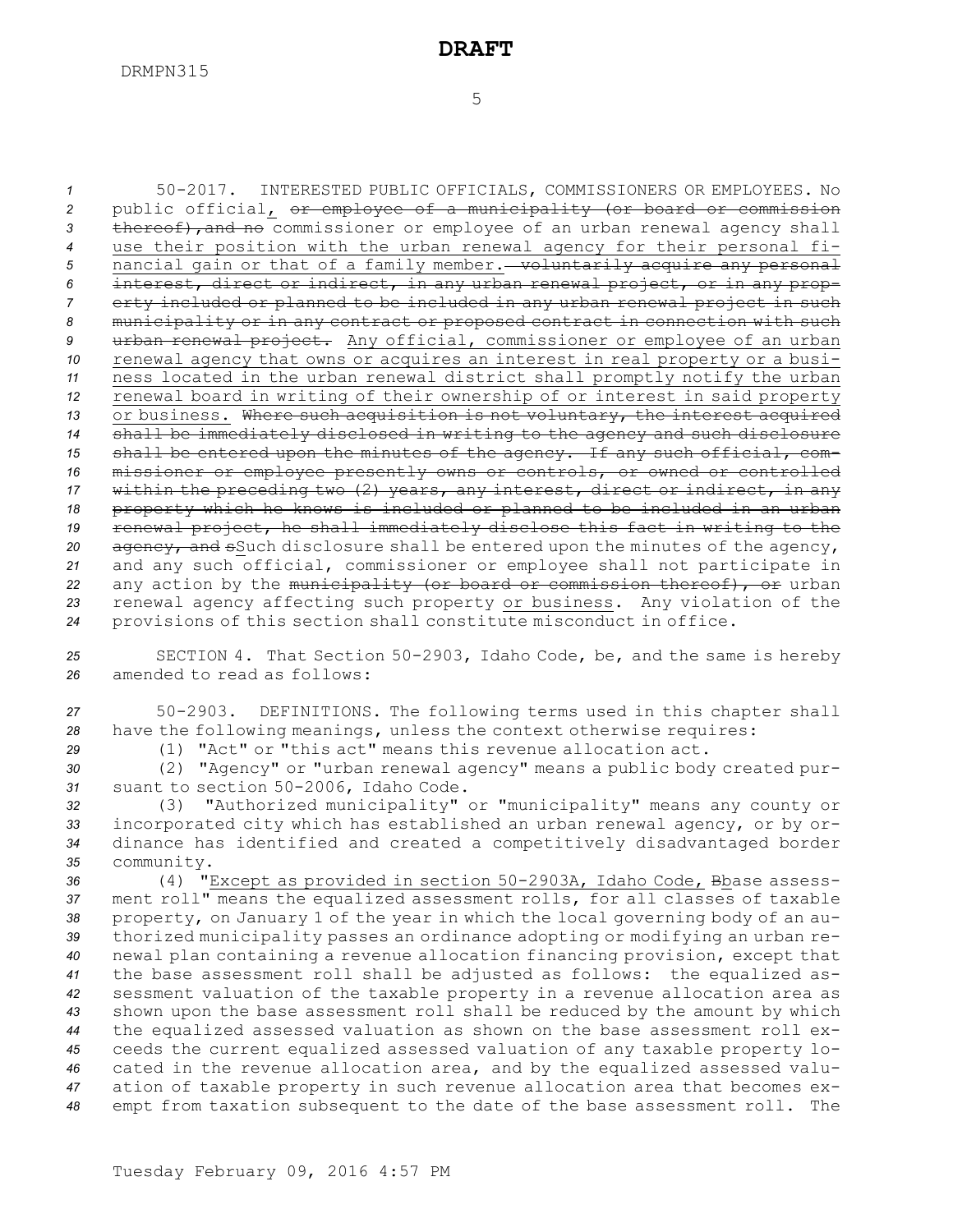equalized assessed valuation of the taxable property in <sup>a</sup> revenue allocation area as shown on the base assessment roll shall be increased by the equalized assessed valuation, as of the date of the base assessment roll, of taxable property in such revenue allocation area that becomes taxable after the date of the base assessment roll, provided any increase in valuation caused by the removal of the agricultural tax exemption from undeveloped agricultural land in <sup>a</sup> revenue allocation area shall be added to the base assessment roll.

 (5) "Budget" means an annual estimate of revenues and expenses for the following fiscal year of the agency. An agency shall, by September 1 of each calendar year, adopt and publish, as described in section 50-1002, Idaho Code, <sup>a</sup> budget for the next fiscal year. An agency may amend its adopted budget using the same procedures as used for adoption of the budget. For the fiscal year that immediately predates the termination date for an urban renewal plan involving <sup>a</sup> revenue allocation area or will include the termi- nation date, the agency shall adopt and publish <sup>a</sup> budget specifically for the projected revenues and expenses of the plan and make <sup>a</sup> determination as to whether the revenue allocation area can be terminated before the January 1 of the termination year pursuant to the terms of section 50-2909(4), Idaho Code. In the event that the agency determines that current tax year revenues are sufficient to cover all estimated expenses for the current year and all future years, by September 1 the agency shall adopt <sup>a</sup> resolution advising and notifying the local governing body, the county auditor, and the state tax commission and recommending the adoption of an ordinance for termination of the revenue allocation area by December 31 of the current year and declaring <sup>a</sup> surplus to be distributed as described in section 50-2909, Idaho Code, should <sup>a</sup> surplus be determined to exist. The agency shall cause the ordi- nance to be filed with the office of the county recorder and the Idaho state tax commission as provided in section 63-215, Idaho Code. Upon notification of revenues sufficient to cover expenses as provided herein, the increment value of that revenue allocation area shall be included in the net taxable value of the appropriate taxing districts when calculating the subsequent property tax levies pursuant to section 63-803, Idaho Code. The increment value shall also be included in subsequent notification of taxable value for each taxing district pursuant to section 63-1312, Idaho Code, and subsequent certification of actual and adjusted market values for each school district pursuant to section 63-315, Idaho Code.

*<sup>37</sup>* (6) "Clerk" means the clerk of the municipality.

 (7) "Competitively disadvantaged border community area" means <sup>a</sup> parcel of land consisting of at least forty (40) acres which is situated within the jurisdiction of <sup>a</sup> county or an incorporated city and within twenty-five (25) miles of <sup>a</sup> state or international border, which the governing body of such county or incorporated city has determined by ordinance is disadvantaged in its ability to attract business, private investment, or commercial develop- ment, as <sup>a</sup> result of <sup>a</sup> competitive advantage in the adjacent state or nation resulting from inequities or disparities in comparative sales taxes, income taxes, property taxes, population or unique geographic features.

*<sup>47</sup>* (8) "Deteriorated area" means:

*<sup>48</sup>* (a) Any area, including <sup>a</sup> slum area, in which there is <sup>a</sup> predominance *<sup>49</sup>* of buildings or improvements, whether residential or nonresidential,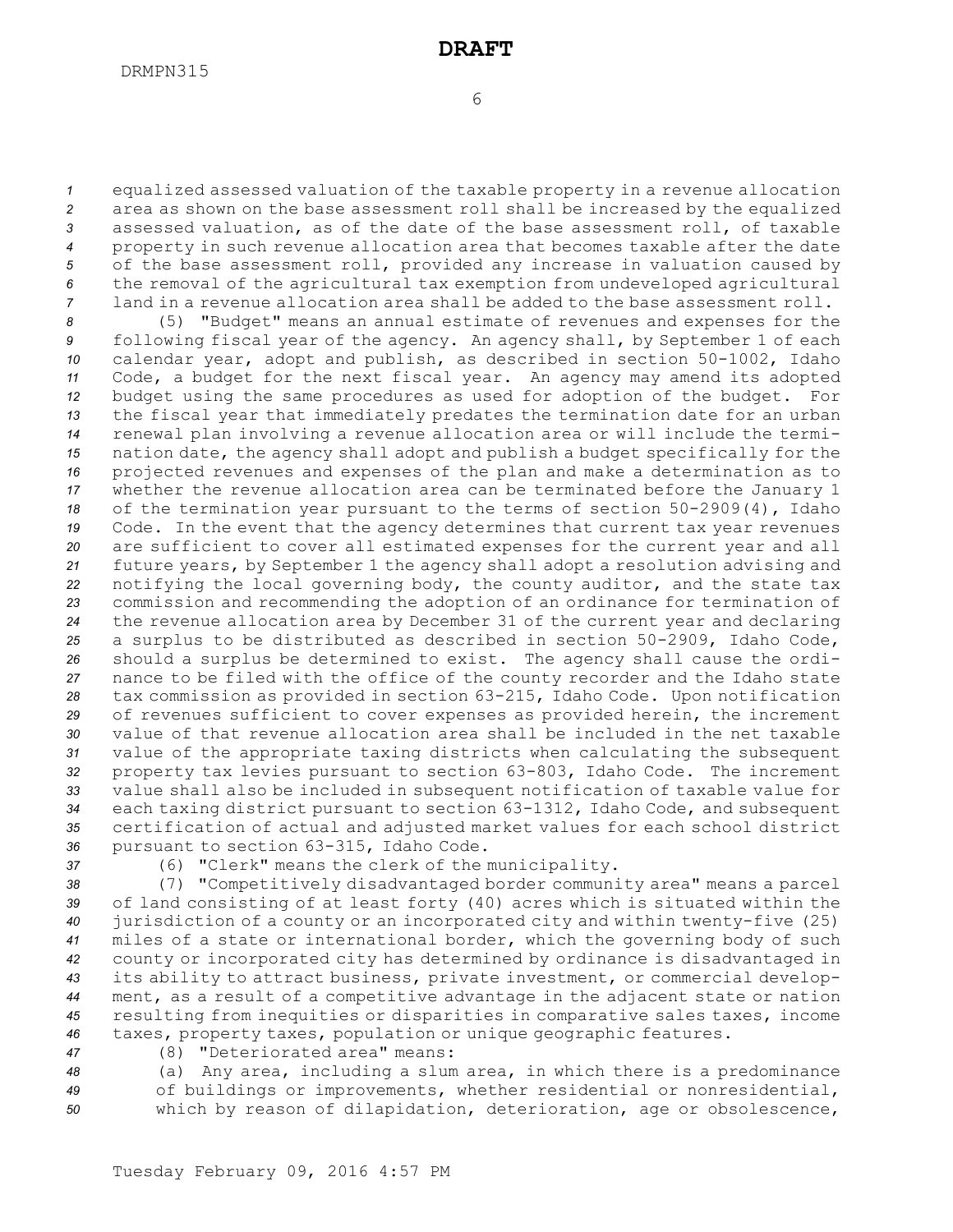inadequate provision for ventilation, light, air, sanitation, or open spaces, high density of population and overcrowding, or the existence of conditions which endanger life or property by fire and other causes, or any combination of such factors, is conducive to ill health, trans- mission of disease, infant mortality, juvenile delinquency, or crime, and is detrimental to the public health, safety, morals or welfare.

 (b) Any area which by reason of the presence of <sup>a</sup> substantial number of deteriorated or deteriorating structures, predominance of defective or inadequate street layout, faulty lot layout in relation to size, ade- quacy, accessibility or usefulness, insanitary or unsafe conditions, deterioration of site or other improvements, diversity of ownership, tax or special assessment delinquency exceeding the fair value of the land, defective or unusual conditions of title, or the existence of con- ditions which endanger life or property by fire and other causes, or any combination of such factors, results in economic underdevelopment of the area, substantially impairs or arrests the sound growth of <sup>a</sup> munici- pality, retards the provision of housing accommodations or constitutes an economic or social liability and is <sup>a</sup> menace to the public health, safety, morals or welfare in its present condition and use.

 (c) Any area which is predominately open and which because of obsolete platting, diversity of ownership, deterioration of structures or im- provements, or otherwise, results in economic underdevelopment of the area or substantially impairs or arrests the sound growth of <sup>a</sup> munici- pality. The provisions of section 50-2008(d), Idaho Code, shall apply to open areas.

 (d) Any area which the local governing body certifies is in need of redevelopment or rehabilitation as <sup>a</sup> result of <sup>a</sup> flood, storm, earth- quake, or other natural disaster or catastrophe respecting which the governor of the state has certified the need for disaster assistance under any federal law.

 (e) Any area which by reason of its proximity to the border of an ad- jacent state is competitively disadvantaged in its ability to attract private investment, business or commercial development which would promote the purposes of this chapter.

 (f) "Deteriorated area" does not mean not developed beyond agricul-36 tural, or any agricultural operation as defined in section 22-4502(1), Idaho Code, or any forest land as defined in section 63-1701(4), Idaho Code, unless the owner of the agricultural operation or the forest landowner of the forest land gives written consent to be included in the deteriorated area, except for an agricultural operation or forest land that has not been used for three (3) consecutive years.

 (9) "Facilities" means land, rights in land, buildings, structures, machinery, landscaping, extension of utility services, approaches, road- ways and parking, handling and storage areas, and similar auxiliary and re-lated facilities.

 (10) "Increment value" means the total value calculated by summing the differences between the current equalized value of each taxable property in the revenue allocation area and that property's current base value on the base assessment roll, provided such difference is <sup>a</sup> positive value.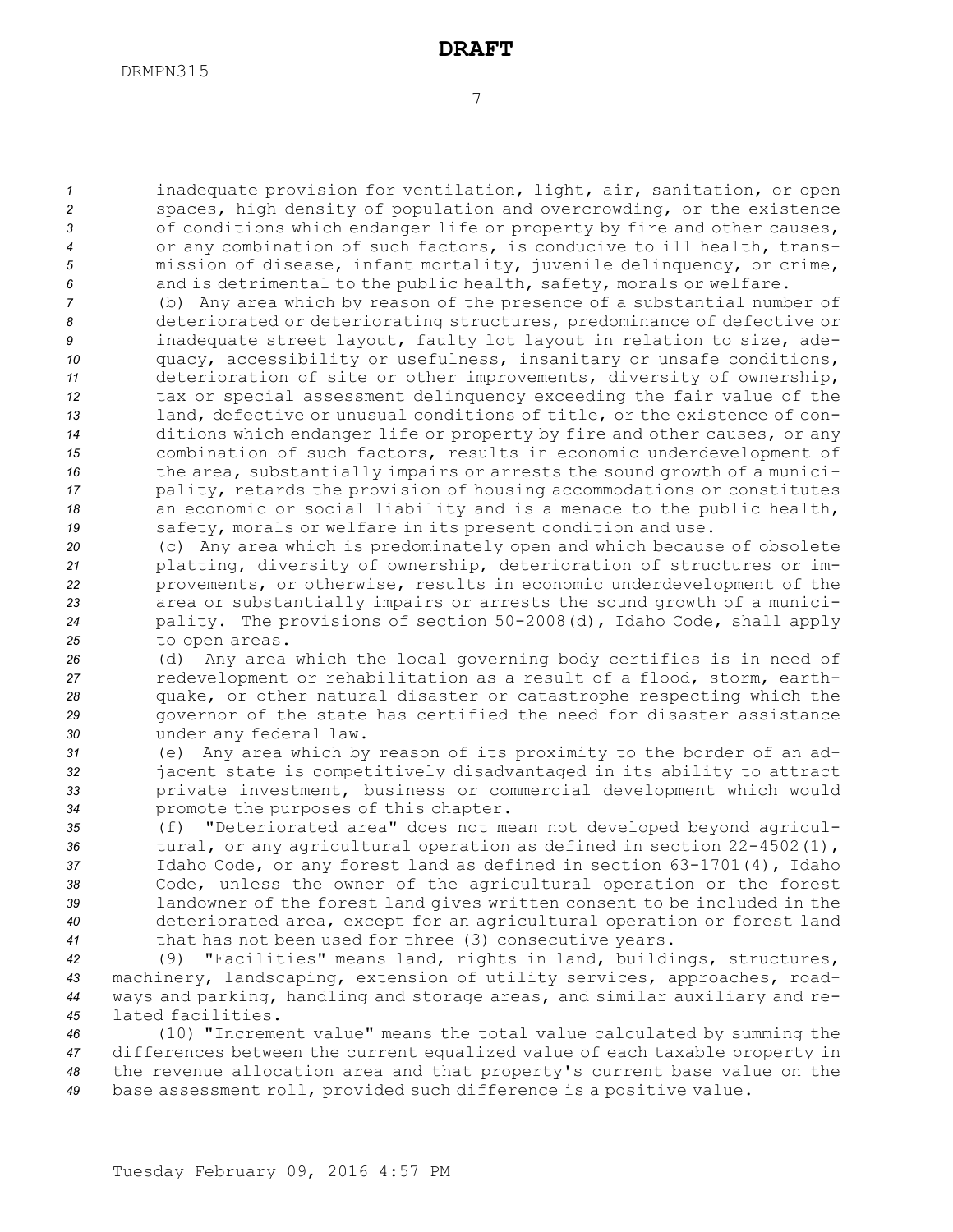*<sup>1</sup>* (11) "Local governing body" means the city council or board of county *<sup>2</sup>* commissioners of <sup>a</sup> municipality.

 (12) "Plan" or "urban renewal plan" means <sup>a</sup> plan, as it exists or may from time to time be amended, prepared and approved pursuant to sections 50-2008 and 50-2905, Idaho Code, and any method or methods of financing such plan, which methods may include revenue allocation financing provisions.

 (13) "Project" or "urban renewal project" or "competitively disadvan- taged border areas" may include undertakings and activities of <sup>a</sup> municipal- ity in an urban renewal area for the elimination of deteriorated or deterio- rating areas and for the prevention of the development or spread of slums and blight and may involve slum clearance and redevelopment in an urban renewal area, or rehabilitation or conservation in an urban renewal area, or any com- bination or part thereof in accordance with an urban renewal plan. Such un-dertakings and activities may include:

*<sup>15</sup>* (a) Acquisition of <sup>a</sup> deteriorated area or <sup>a</sup> deteriorating area or por-16 tion thereof;

*<sup>17</sup>* (b) Demolition and removal of buildings and improvement;

 (c) Installation, construction, or reconstruction of streets, utili- ties, parks, playgrounds, open space, off-street parking facilities, public facilities, public recreation and entertainment facilities or buildings and other improvements necessary for carrying out, in the ur- ban renewal area or competitively disadvantaged border community area, the urban renewal objectives of this act in accordance with the urban renewal plan or the competitively disadvantaged border community area ordinance.

 (d) Disposition of any property acquired in the urban renewal area or the competitively disadvantaged border community area (including sale, initial leasing or retention by the agency itself) or the municipality creating the competitively disadvantaged border community area at its fair value for uses in accordance with the urban renewal plan except for disposition of property to another public body;

*<sup>32</sup>* (e) Carrying out plans for <sup>a</sup> program of voluntary or compulsory repair *<sup>33</sup>* and rehabilitation of buildings or other improvements in accordance *<sup>34</sup>* with the urban renewal plan;

 (f) Acquisition of real property in the urban renewal area or the com- petitively disadvantaged border community area which, under the urban renewal plan, is to be repaired or rehabilitated for dwelling use or re- lated facilities, repair or rehabilitation of the structures for guid-ance purposes, and resale of the property;

 (g) Acquisition of any other real property in the urban renewal area or competitively disadvantaged border community area where necessary to eliminate unhealthful, insanitary or unsafe conditions, lessen den- sity, eliminate obsolete or other uses detrimental to the public wel- fare, or otherwise to remove or to prevent the spread of blight or dete- rioration, or to provide land for needed public facilities or where nec- essary to accomplish the purposes for which <sup>a</sup> competitively disadvan-taged border community area was created by ordinance;

*<sup>48</sup>* (h) Lending or investing federal funds; and

*<sup>49</sup>* (i) Construction of foundations, platforms and other like structural *50* forms.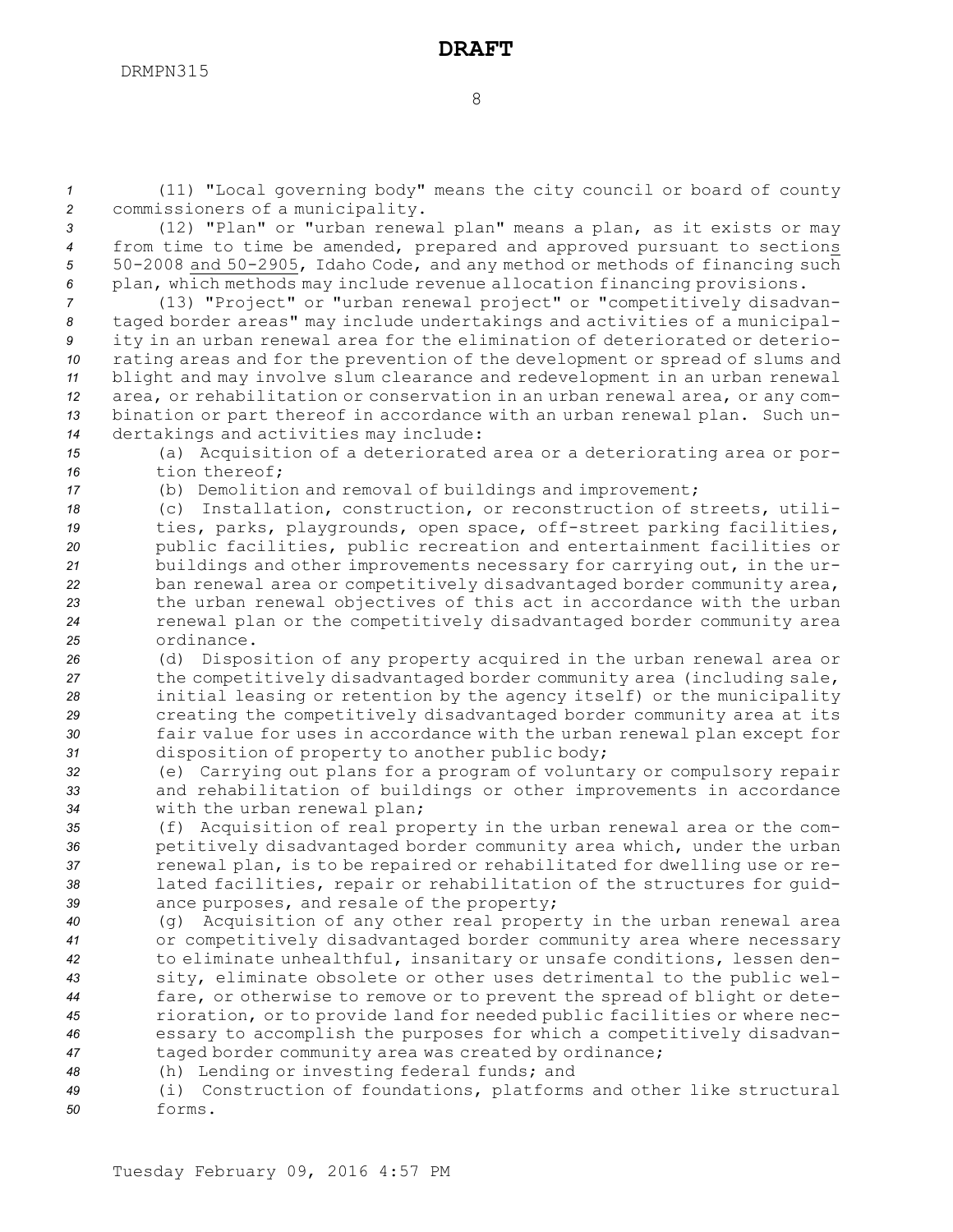*<sup>1</sup>* (14) "Project costs" includes, but is not limited to:

- *<sup>2</sup>* (a) Capital costs, including the actual costs of the construction of *<sup>3</sup>* public works or improvements, facilities, buildings, structures, and *<sup>4</sup>* permanent fixtures; the demolition, alteration, remodeling, repair or *<sup>5</sup>* reconstruction of existing buildings, structures, and permanent fix-*<sup>6</sup>* tures; the acquisition of equipment; and the clearing and grading of *7* land;
- *<sup>8</sup>* (b) Financing costs, including interest during construction and capi-*<sup>9</sup>* talized debt service or repair and replacement or other appropriate re-*10* serves;
- *<sup>11</sup>* (c) Real property assembly costs, meaning any deficit incurred from the *<sup>12</sup>* sale or lease by <sup>a</sup> municipality of real or personal property within <sup>a</sup> *13* revenue allocation district;
- *<sup>14</sup>* (d) Professional service costs, including those costs incurred for ar-*<sup>15</sup>* chitectural, planning, engineering, and legal advice and services;
- *<sup>16</sup>* (e) Direct administrative costs, including reasonable charges for the *<sup>17</sup>* time spent by municipal employees in connection with the implementation *<sup>18</sup>* of <sup>a</sup> project plan;
- *19* (f) Relocation costs;
- *<sup>20</sup>* (g) Other costs incidental to any of the foregoing costs.
- *<sup>21</sup>* (15) "Revenue allocation area" means that portion of an urban renewal *<sup>22</sup>* area or competitively disadvantaged border community area where the equal-*<sup>23</sup>* ized assessed valuation (as shown by the taxable property assessment rolls) *<sup>24</sup>* of which the local governing body has determined, on and as <sup>a</sup> part of an urban *<sup>25</sup>* renewal plan, is likely to increase as <sup>a</sup> result of the initiation of an urban *<sup>26</sup>* renewal project or competitively disadvantaged border community area. The *27* base assessment roll or rolls of revenue allocation area or areas shall not *<sup>28</sup>* exceed at any time ten percent (10%) of the current assessed valuation of all *<sup>29</sup>* taxable property within the municipality.
- 
- *30* (16) "State" means the state of Idaho.
- *<sup>31</sup>* (17) "Tax" or "taxes" means all property tax levies upon taxable prop-*32* erty.
- *<sup>33</sup>* (18) "Taxable property" means taxable real property, personal prop-*<sup>34</sup>* erty, operating property, or any other tangible or intangible property *<sup>35</sup>* included on the equalized assessment rolls.
- *<sup>36</sup>* (19) "Taxing district" means <sup>a</sup> taxing district as defined in section *<sup>37</sup>* 63-201, Idaho Code, as that section now exists or may hereafter be amended.
- *<sup>38</sup>* (20) "Termination date" means <sup>a</sup> specific date no later than twenty (20) *<sup>39</sup>* years from the effective date of an urban renewal plan or as described in sec-*<sup>40</sup>* tion 50-2904, Idaho Code, on which date the plan shall terminate. Every ur-*<sup>41</sup>* ban renewal plan shall have <sup>a</sup> termination date that can be modified or ex-*<sup>42</sup>* tended subject to the twenty (20) year maximum limitation. Provided how-*<sup>43</sup>* ever, the duration of <sup>a</sup> revenue allocation financing provision may be ex-*<sup>44</sup>* tended as provided in section 50-2904, Idaho Code.
- *<sup>45</sup>* SECTION 5. That Chapter 29, Title 50, Idaho Code, be, and the same is *<sup>46</sup>* hereby amended by the addition thereto of <sup>a</sup> NEW SECTION, to be known and des-*<sup>47</sup>* ignated as Section 50-2903A, Idaho Code, and to read as follows: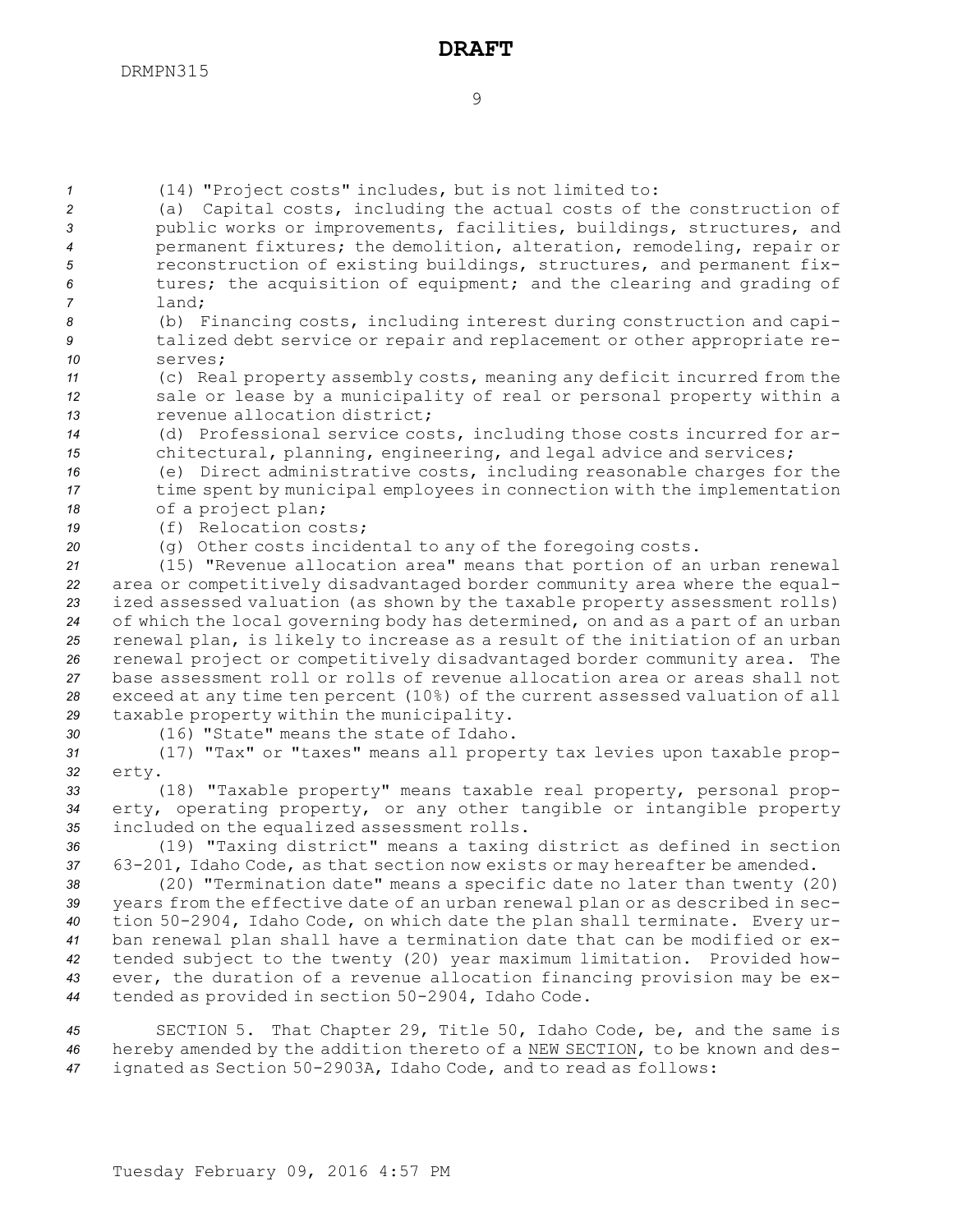50-2903A. EFFECT OF ORDINANCE TO MODIFY URBAN RENEWAL PLAN -- EXCEP- TION. (1) Except as provided in subsection (2) of this section, when an urban renewal plan containing <sup>a</sup> revenue allocation financing provision is modi- fied through an ordinance of the authorized municipality, the base value for the year immediately following the year in which the modification occurred shall include the current year's equalized assessed value of the taxable property in <sup>a</sup> revenue allocation area. The urban renewal agency shall be re- quired annually to attest to having or not having <sup>a</sup> modification to its plan. Notice of any modification stating the nature of the modification shall be provided to the state tax commission and the county clerk and assessor by the first Monday in June of the year following the modification. In addition the agency must submit <sup>a</sup> new plan when <sup>a</sup> modification to the information described in subsections (2) or (6) of section 50-2905, Idaho Code, has oc-curred during the previous year.

 (a) If no modification has occurred, the urban renewal agency shall attest that fact on an affidavit provided by the state tax commission before the first Monday of June of each year. Modification shall not be deemed to have occurred when there is <sup>a</sup> boundary change permitted in Section 50-2033, Idaho Code.

*<sup>20</sup>* (b) Once <sup>a</sup> modification is deemed to have occurred, the urban renewal *<sup>21</sup>* agency will be prohibited from obtaining any new bonded indebtedness *22* until after termination of the modified revenue allocation area.

 (2) When the urban renewal agency certifies to the county clerk and state tax commission that there is outstanding bonded indebtedness, the base value for the year immediately following the year in which the modification occurred shall be computed and adjusted irrespective of the modification to the plan, but in compliance with all other requirements for adjustment as provided in section 50-2903(4). To be allowed this exception no later than the first Monday in June each year, beginning the year immediately following the year in which the modification occurred, the urban renewal agency must *<sup>31</sup>* certify:

*<sup>32</sup>* (a) That the bonded indebtedness could not be repaid without the allo-*<sup>33</sup>* cation of property tax revenue that they would have received had it not *<sup>34</sup>* been for the modification, and;

 (b) The following information: The total budget to be used for paying bonded indebtedness during that year, the amount of non-property tax revenue to be used for paying bonded indebtedness during that year, and the amount of property tax revenue to be used for paying bonded indebt-edness during that year.

 (3) To the extent the amount of property tax revenue allocated to the urban renewal agency exceeds the amount certified in subsection (2)(b) of this section, the excess shall be distributed by the county clerk to each taxing district or unit in the same manner as property taxes, except that each taxing district or unit shall be notified of the amount of any distribu- tion of excess urban renewal allocations included in any distribution. For purposes of the limitation provided by section 63-802, Idaho Code, monies received by any taxing district or unit pursuant to this subsection shall be treated as property tax revenue.

*<sup>49</sup>* (4) Within thirty (30) days from the time the state tax commission re-*<sup>50</sup>* ceives information that an urban renewal plan has been modified, the state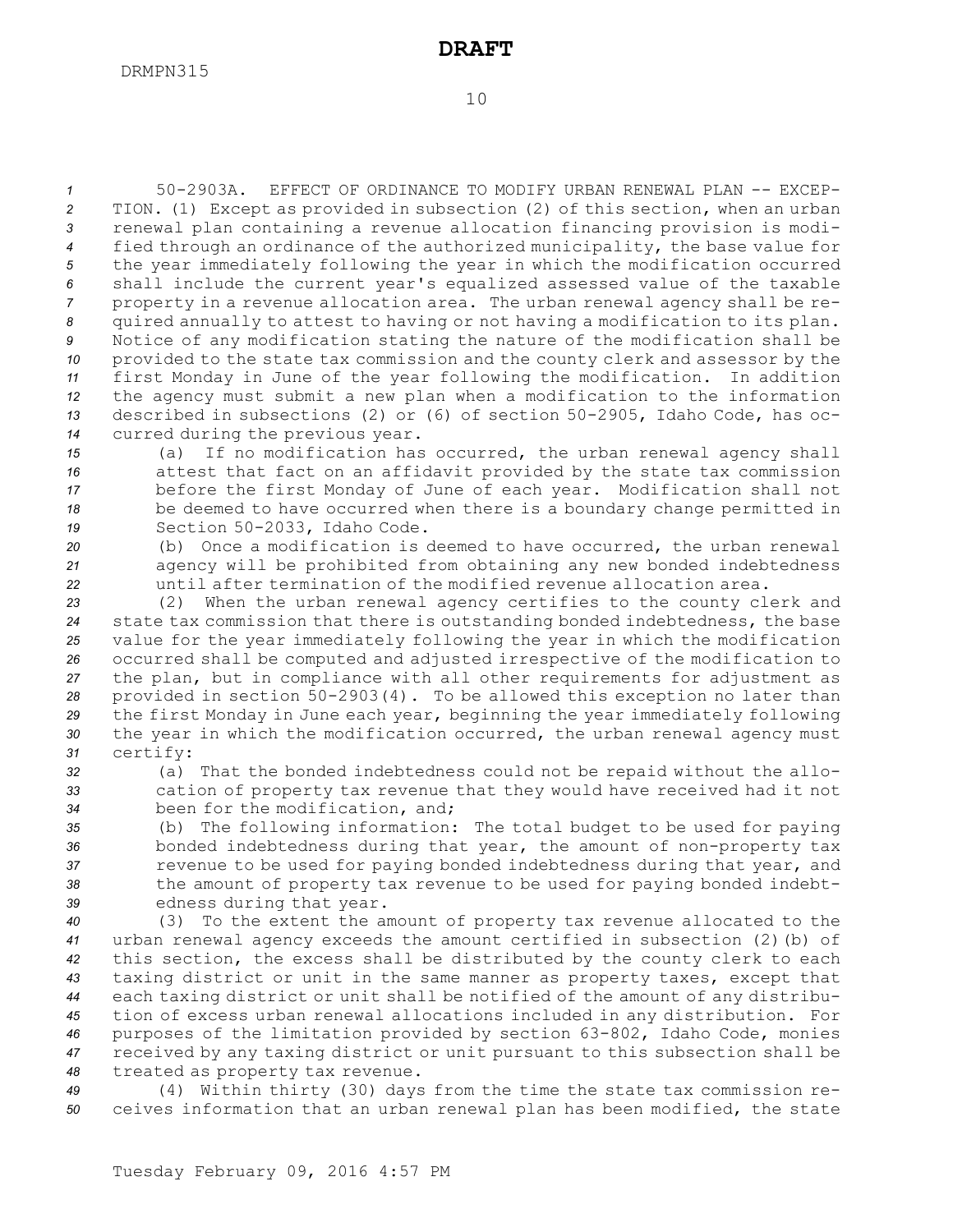11

 tax commission shall notify the urban renewal agency and the county clerk of such receipt and the determination regarding any limits on the maximum amount of property tax revenue that will be allocated to the urban renewal agency from the current year's property taxes.

*<sup>5</sup>* SECTION 6. That Section 50-2905, Idaho Code, be, and the same is hereby *6* amended to read as follows:

 50-2905. RECOMMENDATION OF URBAN RENEWAL AGENCY. In order to imple- ment the provisions of this chapter, the urban renewal agency of the munic- ipality shall prepare and adopt <sup>a</sup> plan for each revenue allocation area and submit the plan and recommendation for approval thereof to the local govern-ing body. The plan shall include with specificity:

*<sup>12</sup>* (1) <sup>A</sup> statement describing the total assessed valuation of the base as-*13* sessment roll of the revenue allocation area and the total assessed valua-*<sup>14</sup>* tion of all taxable property within the municipality;

*<sup>15</sup>* (2) <sup>A</sup> statement listing the kind, number, and location of all proposed *<sup>16</sup>* public works or improvements within the revenue allocation area;

*<sup>17</sup>* (3) An economic feasibility study;

*<sup>18</sup>* (4) <sup>A</sup> detailed list of estimated project costs;

*<sup>19</sup>* (5) <sup>A</sup> fiscal impact statement showing the impact of the revenue allo-*<sup>20</sup>* cation area, both until and after the bonds are repaid, upon all taxing dis-*<sup>21</sup>* tricts levying taxes upon property on the revenue allocation area;

*<sup>22</sup>* (6) <sup>A</sup> description of the methods of financing all estimated project *<sup>23</sup>* costs and the time when related costs or monetary obligations are to be in-*24* curred;

 (7) <sup>A</sup> termination date for the plan and the revenue allocation area as provided for in section 50-2903(20), Idaho Code. In determining the termi- nation date, the plan shall recognize that the agency shall receive alloca- tion of revenues in the calendar year following the last year of the revenue allocation provision described in the urban renewal plan; and

 (8) <sup>A</sup> description of the disposition or retention of any assets of the agency upon the termination date. Provided however, nothing herein shall prevent the agency from retaining assets or revenues generated from such as- sets as long as the agency shall have resources other than revenue allocation funds to operate and manage such assets.

*<sup>35</sup>* (9) Any changes to an urban renewal plan shall be noticed and shall be *<sup>36</sup>* completed in an open public meeting.

*<sup>37</sup>* SECTION 7. That Chapter 29, Title 50, Idaho Code, be, and the same is *<sup>38</sup>* hereby amended by the addition thereto of <sup>a</sup> NEW SECTION, to be known and des-*<sup>39</sup>* ignated as Section 50-2905A, Idaho Code, and to read as follows:

 50-2905A. ELECTION NECESSARY FOR EXPENDITURES ON CERTAIN PROJECTS. (1) Notwithstanding any other provision of this chapter, on and after July 1, 2016, it shall be unlawful for an urban renewal agency to expend revenue collected under this chapter on project costs when the amount of revenue collected under this chapter contributes to fifty-one percent (51%) or more of the total project cost and the project is for construction of <sup>a</sup> municipal building that will not be subject to property taxation or unless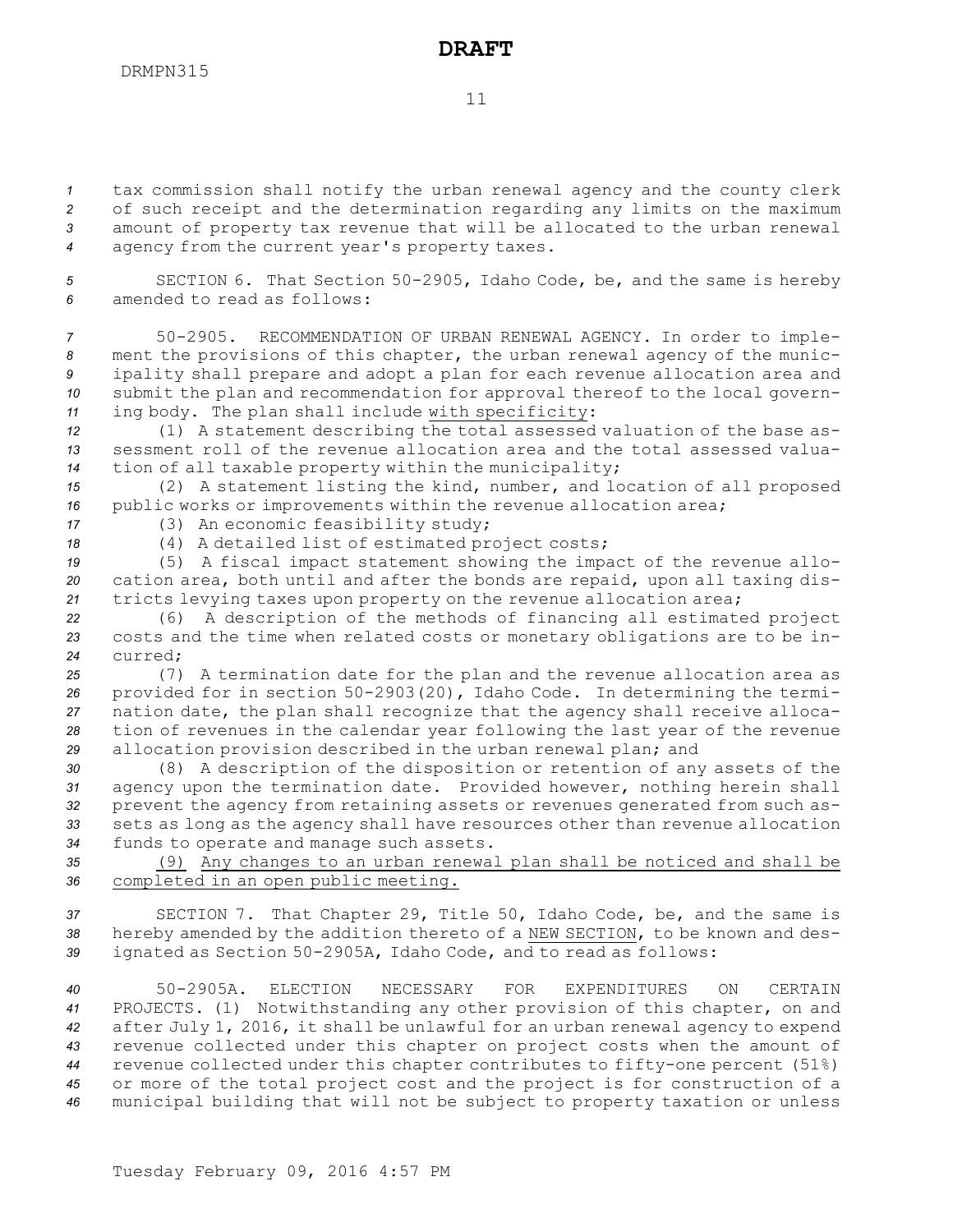such construction project is first approved in an election by fifty-five percent (55%) of the electors residing within the borders of the qualified municipality. Provided however, there is no limitation on the amount of revenue allocation funds where the municipal building can be specifically determined to be necessary to the redevelopment or economic development purposes of the revenue allocation area identified in an urban renewal agency's plan which has been subject to at least one (1) public hearing and <sup>a</sup> vote of the local governing body. An election pursuant to this section shall be in accordance with the provisions of chapter 1, title 34, Idaho Code.

*<sup>10</sup>* (2) For purposes of this section, the following terms shall have the *<sup>11</sup>* following meanings:

*<sup>12</sup>* (a) "Project costs" shall have the same meaning as provided for in sec-*<sup>13</sup>* tion 50-2008, Idaho Code;

 (b) "Municipal building" means only an administrative building, city hall, library, courthouse or other judicial buildings, jail, detention center and school facilities provided that public parking structures or to publicly owned infrastructure which shall constitute streets, sewer or water connections, sidewalks, gutters, utilities or fiber optic ca-ble shall not be <sup>a</sup> municipal building.

 (b) "Public entity" means the state of Idaho, or any county, city, school district, sewer district, fire district or any other taxing sub- division or district of any public or quasi-public corporation of the state, or any agency thereof, or any other public board, body, commis-sion, department or agency.

*<sup>25</sup>* SECTION 8. That Chapter 29, Title 50, Idaho Code, be, and the same is *<sup>26</sup>* hereby amended by the addition thereto of <sup>a</sup> NEW SECTION, to be known and des-*<sup>27</sup>* ignated as Section 50-2913, Idaho Code, and to read as follows:

 50-2913. URBAN RENEWAL AGENCY PLANS-- REPORTING INFORMATION REQUIRED -- PENALTIES FOR FAILURE TO REPORT. In addition to the provisions applica- ble to urban renewal agencies in chapters 20 and 29, title 50, Idaho Code, the provisions of this section shall also apply to urban renewal agencies. For purposes of this section, "urban renewal agencies" shall have the same mean-ing as provided in chapters 20 and 29, title 50, Idaho Code.

 (1) (a) There is hereby established <sup>a</sup> central registry with the state tax commission. The registry shall serve as the unified location for the reporting of and access to administrative and financial information of urban renewal plans in this state. To establish <sup>a</sup> complete list of all urban renewal plans of urban renewal agencies operating in Idaho, on the effective date of this act and so that the registry established will be comprehensive, every urban renewal agency shall register with the state registry. For calendar year 2017, the submission of information required by subsection (2) of this section shall occur prior to March 1, 2017, and shall be in the form and format required by the state tax com- mission. In addition to the information required by this section for the March 1, 2017, filing deadline, the entity shall report the date of its last adoption or amendment or modification of an urban renewal plan. The registry listing will be available on the state tax commission web-site by July 1, 2017.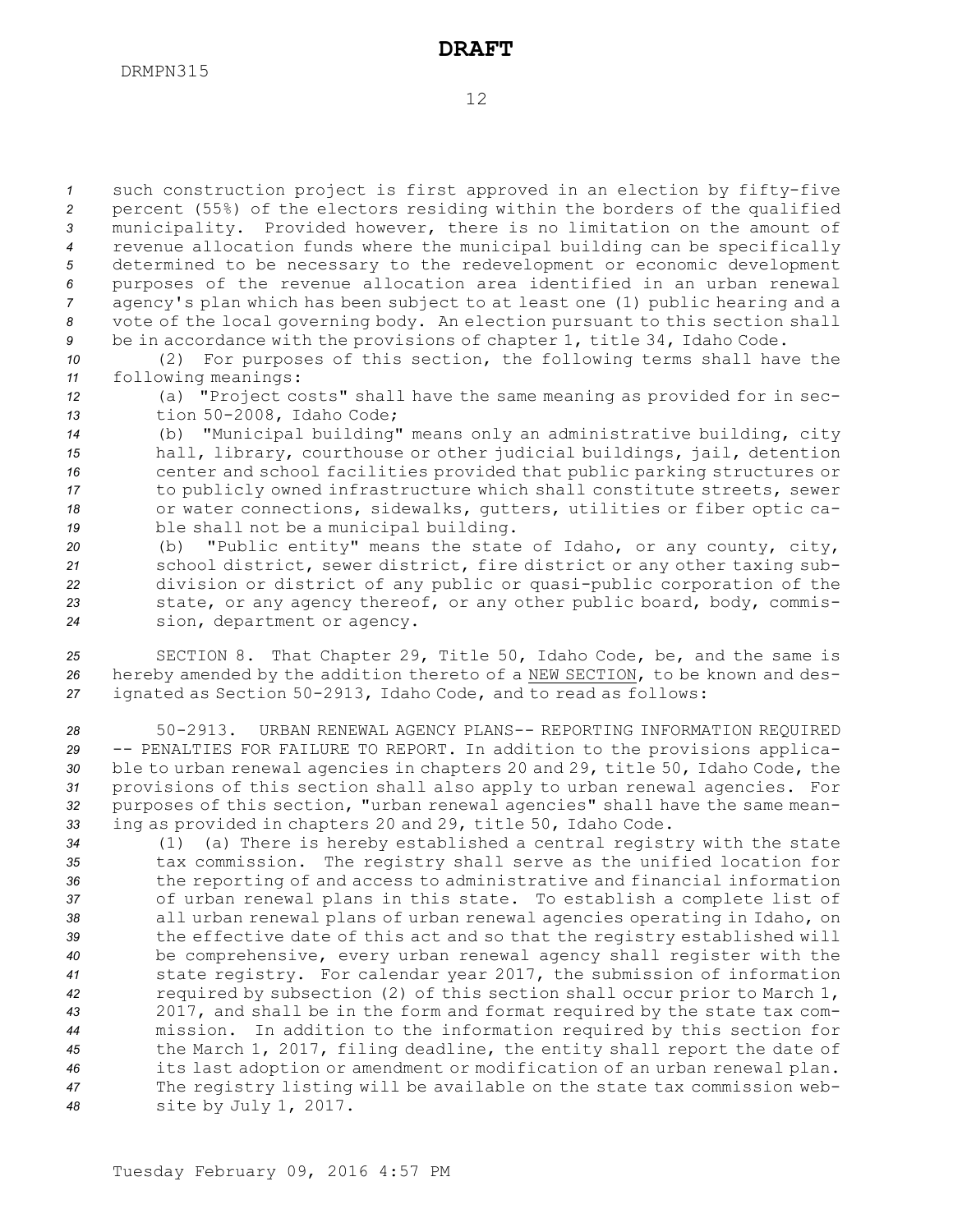*<sup>1</sup>* (b) The state tax commission shall notify each urban renewal agency of *<sup>2</sup>* the requirements of this section.

*<sup>3</sup>* (c) After March 1, and on or before December 1 of each year the county *<sup>4</sup>* clerk of each county shall submit <sup>a</sup> list to the state tax commission of *<sup>5</sup>* all urban renewal agencies within the county.:

 (2) On or before December 1 of each year, every urban renewal agency shall submit to the central registry the following information each urban renewal plan adopted or modified pursuant to sections 50-2008 and 50-2020, Idaho Code, and any modifications or amendments to those plans.

 (a) Within five (5) days of submitting to the central registry the in- formation required by this section, the urban renewal agency shall no- tify the agency's appointing authority, if the entity has an appointing authority, that it has submitted such information.

*<sup>14</sup>* (b) If any information provided by an entity as required by this section *<sup>15</sup>* changes during the year, the entity shall update its information on the *<sup>16</sup>* registry within thirty (30) days of any such change.

*<sup>17</sup>* (3) Notification and penalties.

 (a) If an urban renewal agency fails to submit information required by this section or submits noncompliant information required by this sec- tion, the state tax commission shall notify the entity immediately af- ter the due date of the information that either the information was not submitted in <sup>a</sup> timely manner or the information submitted was noncom- pliant. The urban renewal agency shall then have thirty (30) days from the date of notice to submit the information or notify the state tax com-mission that it will comply by <sup>a</sup> time certain.

 (b) No later than September 1 of any year, the state tax commission shall notify the appropriate board of county commissioners and city council of the entity's failure to comply with the provisions of this section. Upon receipt of such notification, the board of county commis- sioners shall place <sup>a</sup> public notice in <sup>a</sup> newspaper of general circula- tion in the county indicating that the entity is noncompliant with the legal reporting requirements of this section. The county commissioners shall assess to the entity the cost of the public notice. Such costs may be deducted from any distributions of tax increment financing of the urban renewal agency. For any noncomplying urban renewal agency, the state tax commission shall notify the board of county commissioners and city council of the compliance status of such entity by September 1 of each year until the entity is in compliance.

 (c) An urban renewal agency that fails to comply with this section shall have any property tax revenue that exceeds the amount received in the immediate prior tax year be distributed to the taxing districts located within or overlapping any revenue allocation area within that urban renewal district. Said distribution shall be based on each taxing district's proportionate share of the increment value in the current tax year multiplied by the taxing district's current levy rate, reduced proportionately to match the excess to be so apportioned. Any money so received by any taxing district shall be treated as property tax revenue for the purposes of the limitation provided by section 63-802, Idaho *49* Code.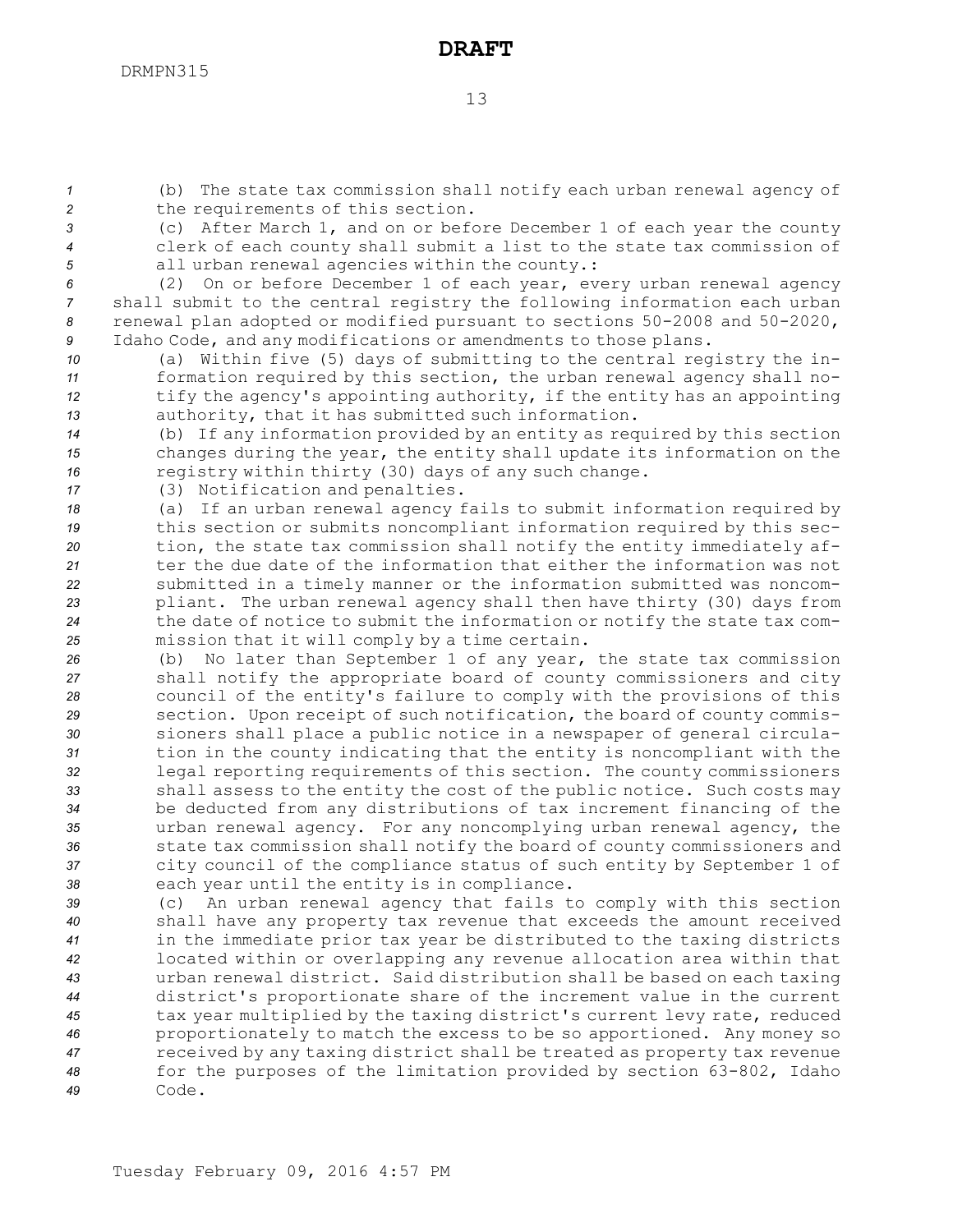(d) In addition to any other penalty provided in this section, in any failure to comply with this section, the state tax commission shall withhold the annual distribution of sales tax distribution pursuant to section 63-3638(13), Idaho Code, for any noncomplying urban renewal agency. The state tax commission shall withhold and retain such money in <sup>a</sup> reserve account until an urban renewal agency has complied with the provisions of this section, at which point the state tax commission shall pay any money owed to <sup>a</sup> city or county where an urban renewal dis- trict is located and is previously in violation of this section. Such moneys received by <sup>a</sup> city or county shall be used for property tax relief purposes.

 (e) For any urban renewal agency, upon notification to the board of county commissioners from the state tax commission of noncompliance by such entity, the board of county commissioners shall convene to deter- mine appropriate compliance measures including, but not limited to, the following:

 (i) Require <sup>a</sup> meeting of the board of county commissioners and the urban renewal agency's governing body wherein the board of county commissioners shall require compliance of this section by the en-tity; and

 (ii) Assess <sup>a</sup> noncompliance fee on the noncomplying urban renewal agency. Such fee shall not exceed five thousand dollars (\$5,000). Such fees and costs may be deducted from any distributions of the tax increment financing. Any fee collected shall be deposited **into the county's current expense fund;** 

 (5) The provisions of this section shall have no impact or effect upon reporting requirements for local governing entities relating to the state tax commission. The state tax commission may allow compliance with this sec- tion by the posting of links to an urban renewal agency's website for the posting of plans.

*<sup>31</sup>* SECTION 9. That Section 63-301A, Idaho Code, be, and the same is hereby *32* amended to read as follows:

*<sup>33</sup>* 63-301A. NEW CONSTRUCTION ROLL. (1) The county assessor shall prepare *<sup>34</sup>* <sup>a</sup> new construction roll, which shall be in addition to the property roll, *35* which new construction roll shall show:

- *<sup>36</sup>* (a) The name of the taxpayer;
- *<sup>37</sup>* (b) The description of the new construction, suitably detailed to meet *<sup>38</sup>* the requirements of the individual county;
- *<sup>39</sup>* (c) <sup>A</sup> description of the land and its change in use, suitably detailed *<sup>40</sup>* to meet the needs of the individual county;

*<sup>41</sup>* (d) The amount of taxable market value added to the property on the cur-*<sup>42</sup>* rent year's property roll that is directly the result of new construc-*<sup>43</sup>* tion or <sup>a</sup> change in use of the land or both;

*<sup>44</sup>* (e) The amount of taxable market value added as provided in subsection *<sup>45</sup>* (3)(g) of this section as <sup>a</sup> result of dissolution of any revenue alloca-*46* tion area;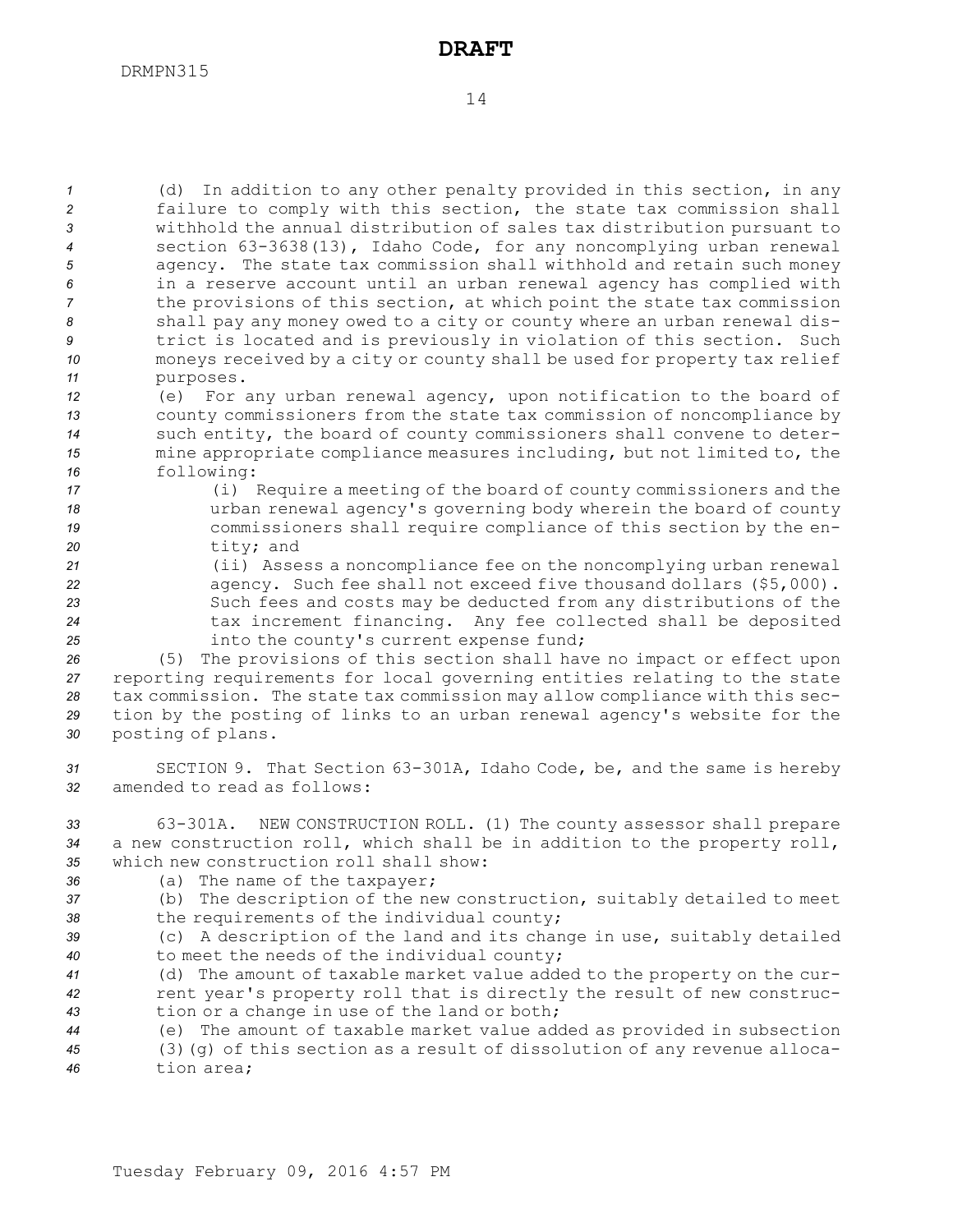(f) The amount of taxable market value to be deducted to reflect the ad- justments required in paragraphs (f)(i), (f)(ii), (f)(iii) and (f)(iv) of this subsection: (i) Any board of tax appeals or court ordered value change, if property has <sup>a</sup> taxable value lower than that shown on any new con- struction roll in any one (1) of the immediate five (5) tax years *Preceding the current tax year;*  (ii) Any reduction in value resulting from correction of value im- properly included on any previous new construction roll as <sup>a</sup> re-**sult of double or otherwise erroneous assessment;**  (iii) Any reduction in value, in any one (1) of the immediate five (5) tax years preceding the current tax year, resulting from <sup>a</sup> change of land use classification; (iv) Any reduction in value resulting from the exemption provided in section 63-602W(4), Idaho Code, in any one (1) of the immediate five (5) tax years preceding the current tax year. (2) As soon as possible, but in any event by no later than the first Mon- day in June, the new construction roll shall be certified to the county audi- tor and <sup>a</sup> listing showing the amount of value on the new construction roll in each taxing district or unit be forwarded to the state tax commission on or before the fourth Monday in July. Provided however, the value shown in sub- section (3)(f) of this section shall be reported to the appropriate county auditor by the state tax commission by the third Monday in July and the value sent by the county auditor to each taxing district. The value established pursuant to subsection (3)(f) of this section is subject to correction by the state tax commission until the first Monday in September and any such correc- tions shall be sent to the appropriate county auditor, who shall notify any affected taxing districts. (3) The value shown on the new construction roll shall include the tax- able market value increase from: (a) Construction of any new structure that previously did not exist; or (b) Additions or alterations to existing nonresidential structures; or (c) Installation of new or used manufactured housing that did not pre- viously exist within the county; or (d) Change of land use classification; or (e) Property newly taxable as <sup>a</sup> result of loss of the exemption provided by section 63-602W(3) or (4), Idaho Code; or (f) The construction of any improvement or installation of any equip- ment used for or in conjunction with the generation of electricity and the addition of any improvement or equipment intended to be so used, ex- cept property that has <sup>a</sup> value allocated or apportioned pursuant to sec- tion 63-405, Idaho Code, or that is owned by <sup>a</sup> cooperative or municipal- ity, as those terms are defined in section 61-332A, Idaho Code, or that is owned by <sup>a</sup> public utility, as that term is defined in section 61-332A, Idaho Code, owning any other property that is allocated or apportioned. No replacement equipment or improvements may be included; or (g) Provided such increases do not include increases already reported on the new construction roll, as permitted in subsection (3)(j) of this section, Iincreases in value over the base value of property on the base assessment roll within an urban renewal revenue allocation area that